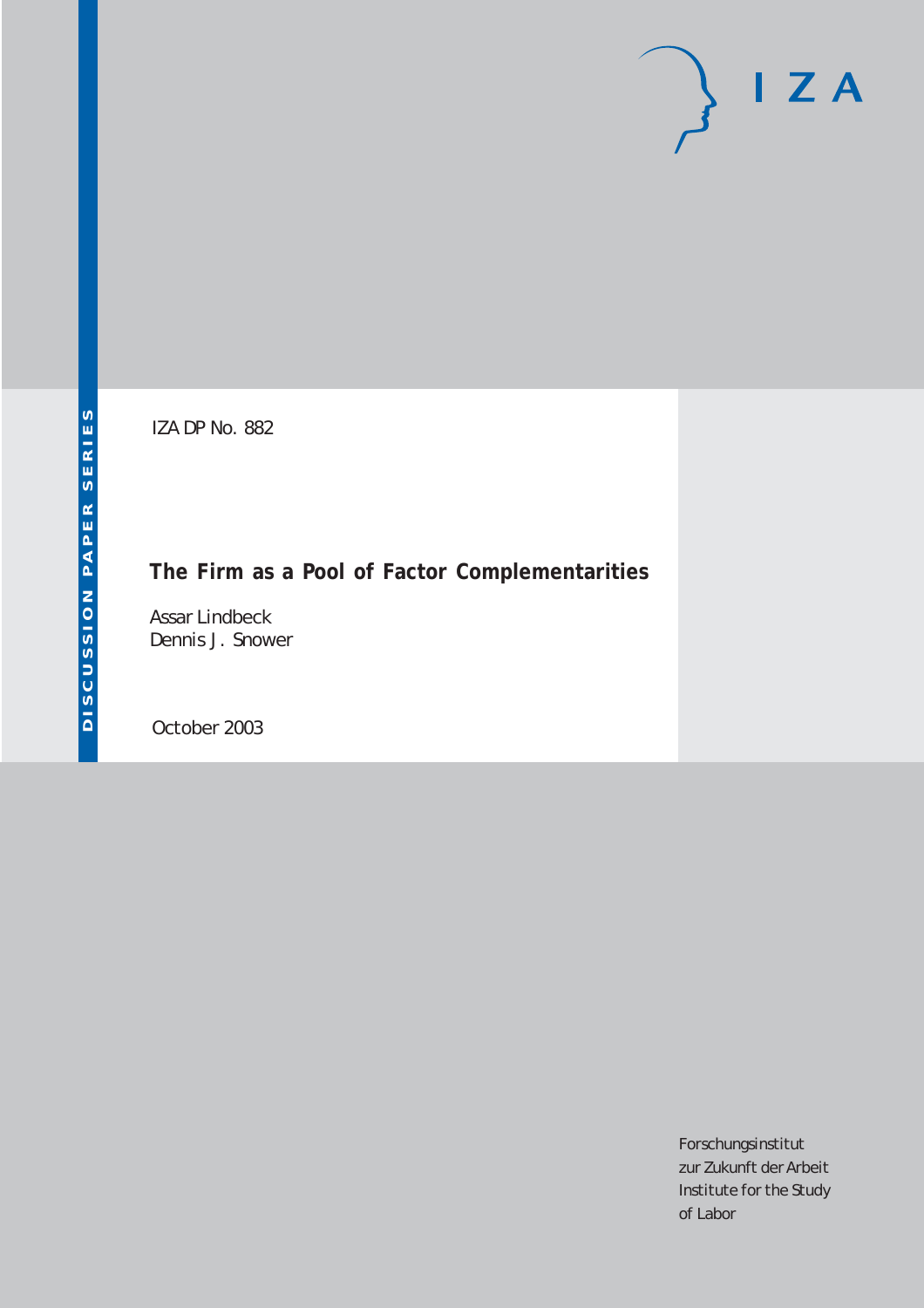# **The Firm as a Pool of Factor Complementarities**

## **Assar Lindbeck**

*IIES, Stockholm University and IUI, Stockholm* 

## **Dennis J. Snower**

*Birkbeck College, University of London, CEPR and IZA Bonn*

#### Discussion Paper No. 882 October 2003

IZA

P.O. Box 7240 D-53072 Bonn **Germany** 

Tel.: +49-228-3894-0 Fax: +49-228-3894-210 Email: [iza@iza.org](mailto:iza@iza.org)

This Discussion Paper is issued within the framework of IZA's research area *The Future of Labor.* Any opinions expressed here are those of the author(s) and not those of the institute. Research disseminated by IZA may include views on policy, but the institute itself takes no institutional policy positions.

The Institute for the Study of Labor (IZA) in Bonn is a local and virtual international research center and a place of communication between science, politics and business. IZA is an independent, nonprofit limited liability company (Gesellschaft mit beschränkter Haftung) supported by Deutsche Post World Net. The center is associated with the University of Bonn and offers a stimulating research environment through its research networks, research support, and visitors and doctoral programs. IZA engages in (i) original and internationally competitive research in all fields of labor economics, (ii) development of policy concepts, and (iii) dissemination of research results and concepts to the interested public. The current research program deals with (1) mobility and flexibility of labor, (2) internationalization of labor markets, (3) welfare state and labor market, (4) labor markets in transition countries, (5) the future of labor, (6) evaluation of labor market policies and projects and (7) general labor economics.

IZA Discussion Papers often represent preliminary work and are circulated to encourage discussion. Citation of such a paper should account for its provisional character. A revised version may be available on the IZA website ([www.iza.org](http://www.iza.org/)) or directly from the author.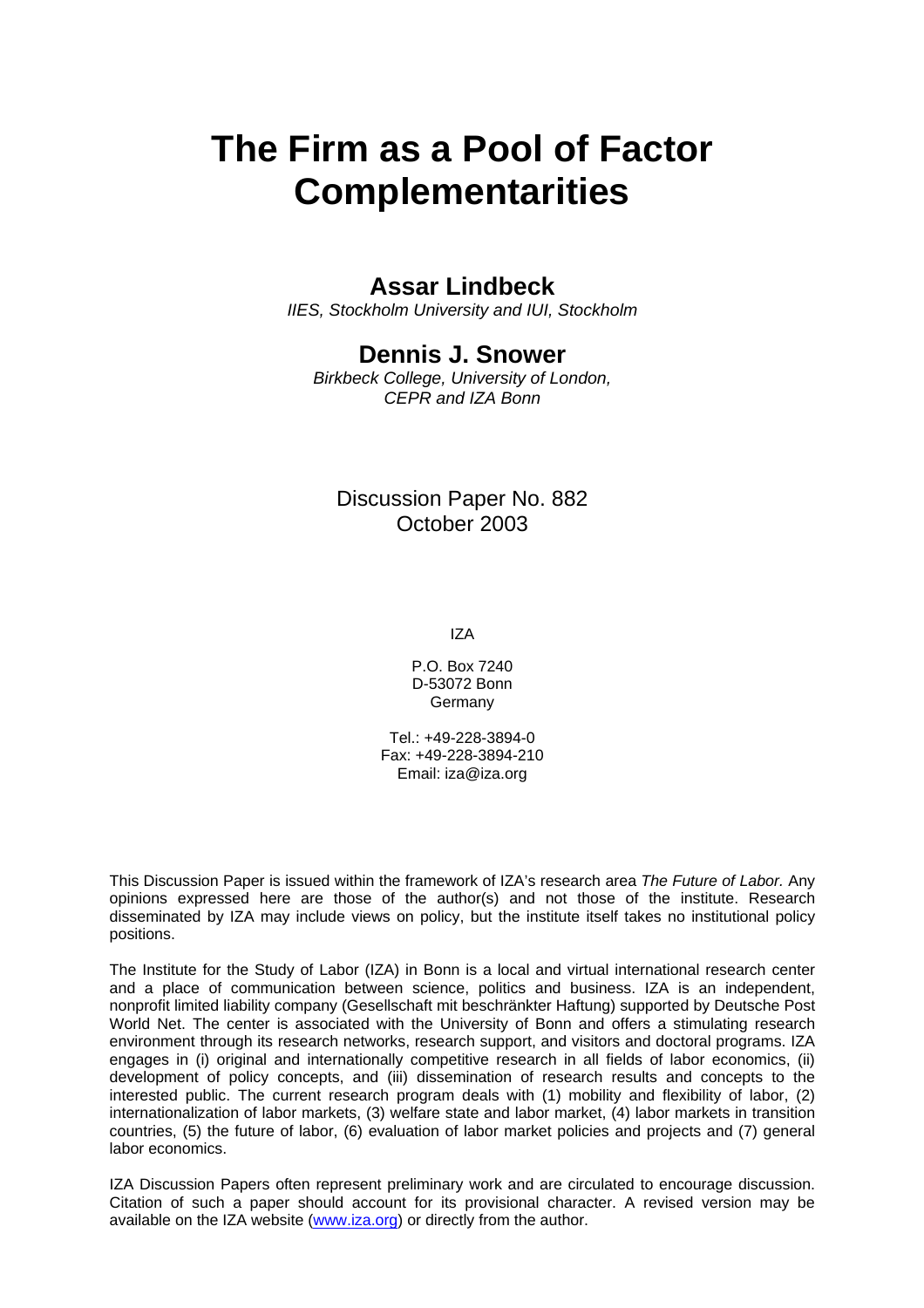IZA Discussion Paper No. 882 October 2003

# **ABSTRACT**

# **The Firm as a Pool of Factor Complementarities**

This paper presents a new approach to the theory of the firm by identifying factor complementarities as central to the determination of the firm's boundaries. The factor complementarities may take a variety of forms: technological and informational complementarities, as well as economies of scale and scope. We examine the tradeoff between the gains from these complementarities and transactions costs. In so doing, we must abandon the standard dichotomy between the determinants of plant size and firm size. The influence of factor complementarities on firm size is examined in partial and general equilibrium frameworks.

JEL Classification: D23, J24, J31, J51, J53

Keywords: firm, complementarities, plant

Corresponding author:

Dennis Snower Department of Economics Birkbeck College University of London 7 Gresse Street London W1P 1PA UK Tel.: +44 207 631 6408 Fax: +44 207 631 6416 Email: [dsnower@econ.bbk.ac.uk](mailto:d.snower@economics.bbk.ac.uk)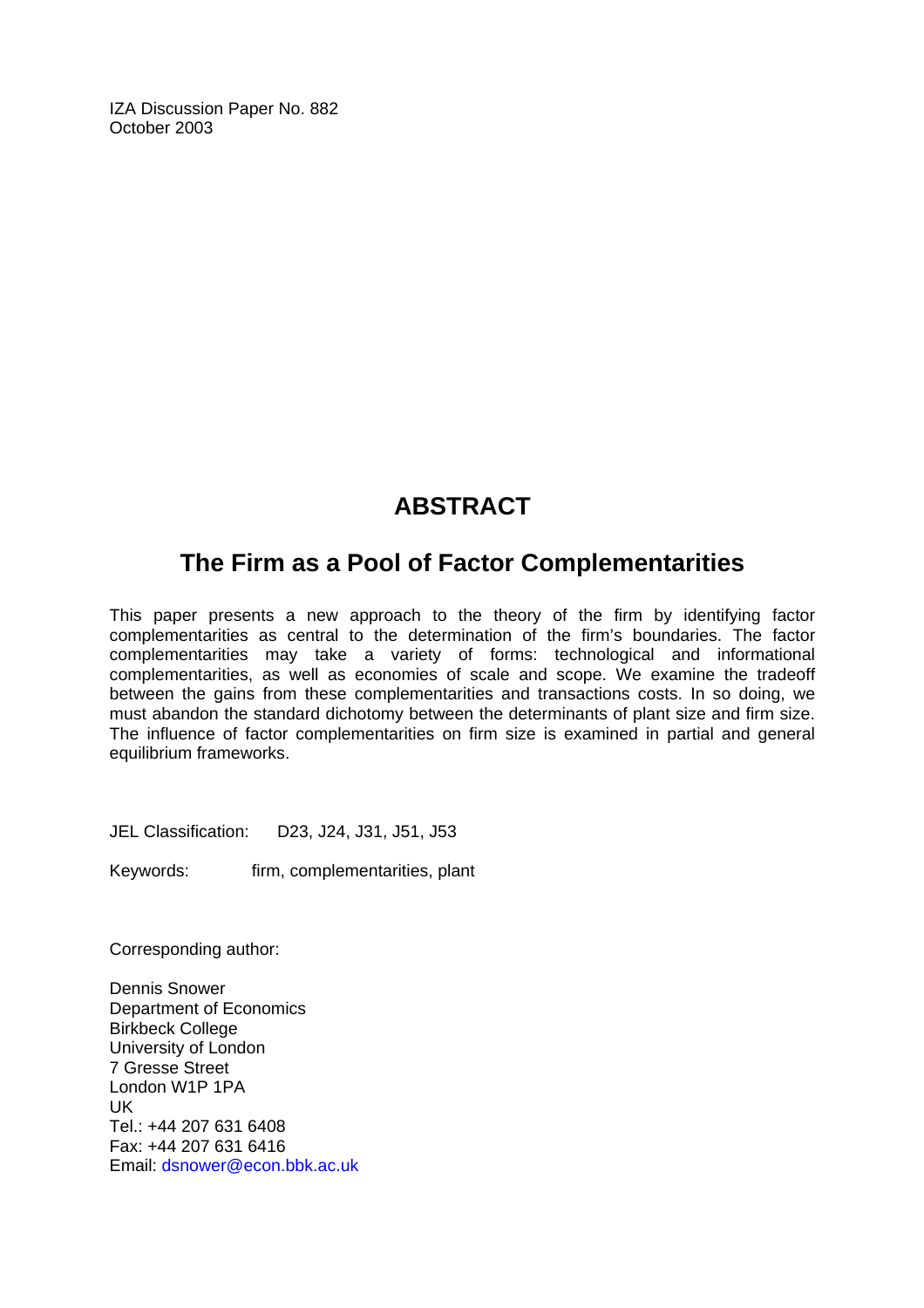The modern literature on the boundaries of the firm focuses primarily on three major costs of organizing firms: communication and coordination costs (e.g. Coase (1937) and Williamson (1975)); principal agent problems (e.g. Alchian and Demsetz (1972), Holmstrom (1982)); and hold-up problems (e.g. Klein, Crawford and Alchian (1978), Grout (1984)). Broadly speaking, these costs may be viewed as different types of transactions costs. They have also given rise to the notion that the firm may be identified as a system of property rights (e.g. Grossman and Hart (1986)), an incentive system (e.g. Holmstrom and Milgrom (1994)), and a communication network (e.g. Bolton and Dewatripont  $(1994)$ , and so on.

Another literature deals with plant size (e.g. Viner (1932), Robinson (1958), Baumol, Panzer and Willig (1982)). This literature emphasizes technological considerations, such as fixed costs and economies of scale and scope. In the literature on the size of firms, it is generally taken for granted that the factors affecting plant size (in particular, economies of scale and scope) are not relevant to firm size. Our paper calls this conventional wisdom into question.

Our analysis instead identifies the firm as a "pool of factor complementarities," and we examine how these complementarities interact with transactions  $costs<sup>1</sup>$  When these interactions are taken into account, we must abandon the dichotomy between the determinants of plant size and of firm size. Both sets of influences have a role to play in the determination of the firm's boundaries. But since the role of factor complementarities has not received much attention in the recent literature on the firm's boundaries, we will focus on this aspect here, while transactions costs will be modeled quite schematically.

The paper is organized as follows. Section 1 deals with preliminaries, outlining various types of factor complementarities and their implications for the boundaries of the firm. Section 2 runs through some simple, partial equilibrium models to show how these complementarities influence the firm's boundaries. Section 3 presents a general equilibrium model in which the boundaries of different firms affect one another and are determined simultaneously, so as to yield a model of market structure (viz., the degree of imperfect competition). Section 4 concludes.

#### 1 Preliminaries

Factor complementarities (and substitutabilities) come in various guises. First, the technological complementarities (and substitutabilities) may be identified in terms of the cross-partial derivatives in a production function. For the production function  $Q = f(\mathbf{F})$ , where  $\mathbf{F} = (F_1, ..., F_n)$  is a vector of factors, the factors  $F_i$  and  $F_j$  are technological complements when  $\frac{\partial^2 Q}{\partial F_i \partial F_j} > 0$  and technological substitutes when  $\frac{\partial^2 Q}{\partial F_i \partial F_j} < 0$ .

<sup>1</sup>Our work extends the analysis of Lindbeck and Snower (1996, 2000). Whereas the latter focuses on intra-personal complementarities, we are concerned with inter-factor (particularly inter-personal) complementarities.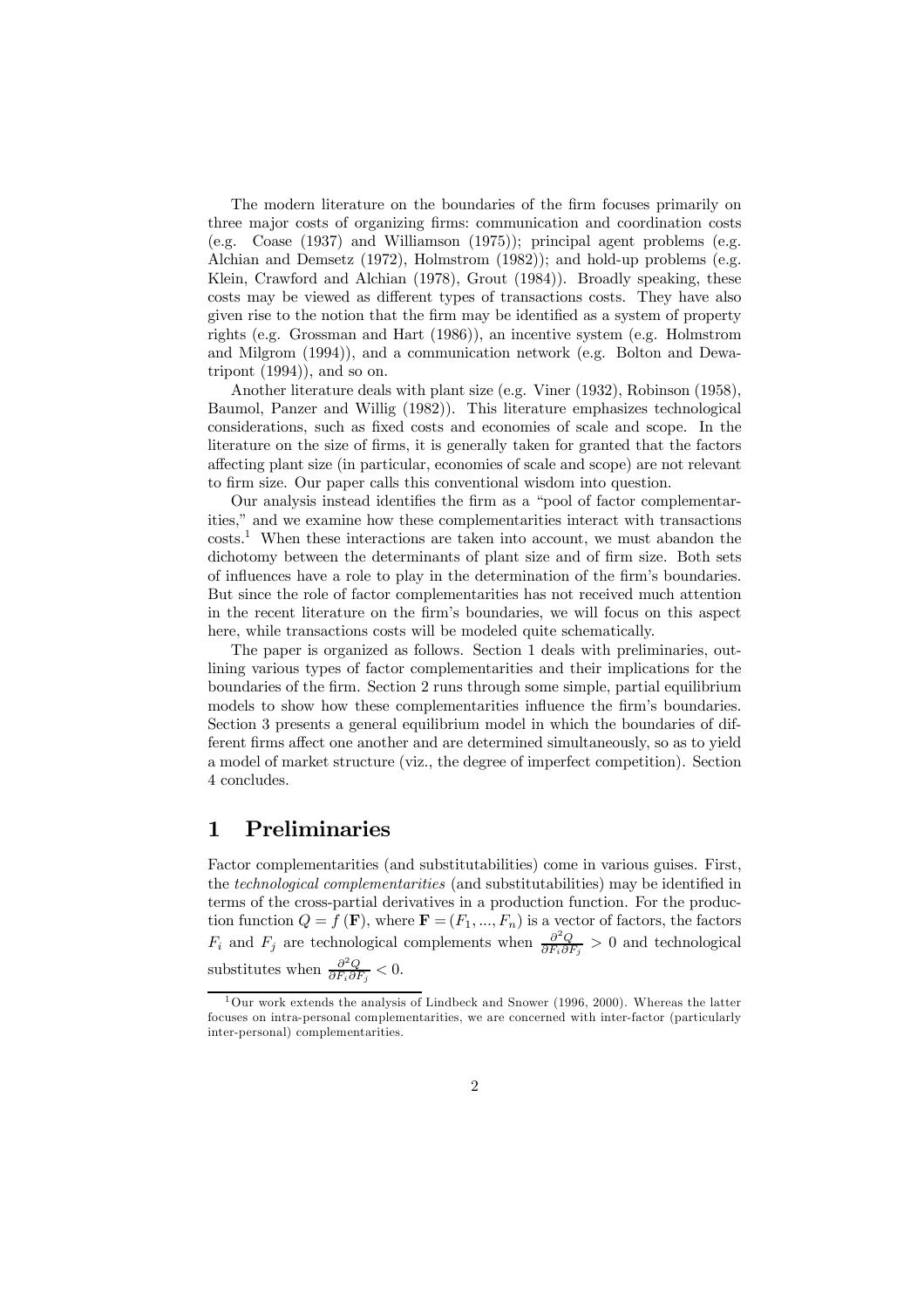Second, there are informational complementarities among different types of labor. Specifically, suppose that through learning-by-doing, each type of worker gains information that is useful to other types of workers. In practice, the natural domain for such informational complementarities is the firm (rather than its plants), because firms generally encourage the exchange of knowledge among their employees, but often strongly discourage them from sharing it with employees in other firms<sup>2</sup> Thus the natural domain of informational complementarities is the firm, rather than its plants. Let  $H$  be the firm's knowledge capital, which is a public good within the firm but not beyond it. Let  $H = H(\mathbf{L})$  be the firm's production function for knowledge capital,<sup>3</sup> where  $\mathbf{L} = (L_1, ..., L_m)$  is a vector of labor types. The firm's production function (different from the one above) may be expressed as  $Q = f [q_1(H) L_1, ..., q_m(H) L_m],$ where  $g_i(H)$  describes how the firm's knowledge capital enhances the productivity of type-i labor, so that  $g_i(H) L_i$  is type-i labor in efficiency units. Then, in the absence of technological complementarities  $(f_{L_1L_2} = 0)$ , the informational complementarties between labor of types i and j  $(i \neq j)$  are<sup>4</sup>  $\frac{\partial^2 Q}{\partial L_i \partial L_j} = (H_{L_i L_j} + H_{L_i} H_{L_j}) (f_{L_i} g'_i + f_{L_j} g'_j) > 0.$ 

Third, in contrast to the inter-factor complementarities above, there are intra-factor complementarities (or substitutabilities). Specifically, consider a vector of factors  $\mathbf{F} = (F_1, ..., F_I)$  producing the output  $Q = f(\mathbf{F})$ , and now consider a proportional increase in all the factors  $\Delta \mathbf{F} = \mu \mathbf{F}$  producing the additional output  $\Delta Q$ , where  $\mu$  (> 1) is a constant. If the two sets of factors, **F** and  $\Delta$ **F**, are complementary, then  $\Delta Q > \mu Q$  (increasing returns to scale). If the two sets are substitutable, then  $\Delta Q < \mu Q$  (diminishing returns to scale); and if the two sets are independent, then  $\Delta Q = \mu Q$  (constant returns to scale). In this way, returns to scale may be identified as the outcome of intra-factor complementarities or substitutabilities.

Fourth, there are complementarities (or substitutabilities) among the same set of factors in the production of additional products. In particular, suppose that the vector of factors **F** is used to produce a vector of goods  $\mathbf{Q} = (Q_1, ..., Q_n)$ via the production function  $\Phi(\mathbf{Q}) = \Psi(\mathbf{F})$ . Let the cost function  $C(\mathbf{Q})$  be the solution to the problem of minimizing the factor cost  $\mathbf{p} \mathbf{F}$  (where  $\mathbf{p}$  is a vector of factor prices) subject to the above production function (for given Q). Similarly, let  $C_i(Q_i)$  be the minimum factor cost of producing just output  $Q_i$  (an element of the output vector  $\mathbf{Q}$ ). If the use of factors in the production of goods  $Q_i$  and  $Q_j$   $(j \neq i)$  is complementary, then there are increasing returns to scope, so that  $C(\mathbf{Q}) < \sum_{i=1}^{n} C_i(Q_i)$ , where *n* is the number of goods under consideration. Alternatively, if  $C(\mathbf{Q}) > \sum_{i=1}^{M} C_i(Q_i)$ , then there are diminishing returns to

<sup>2</sup>They often even have various sanctions - legal and economic - to prevent sensitive information about the firm from reaching their competitors.

<sup>3</sup>Under learning by doing, knowledge is created as an automatic by-product of working in the firm. The production function for knowledge capital shows how the stock of knowledge available to the firm depends on the labor services of all labor types.

<sup>4</sup>Observe that these complementarities operate solely through the exchange of knowledge, and thus are distinct from the technological complementarities that operate through the crosspartials of the production function.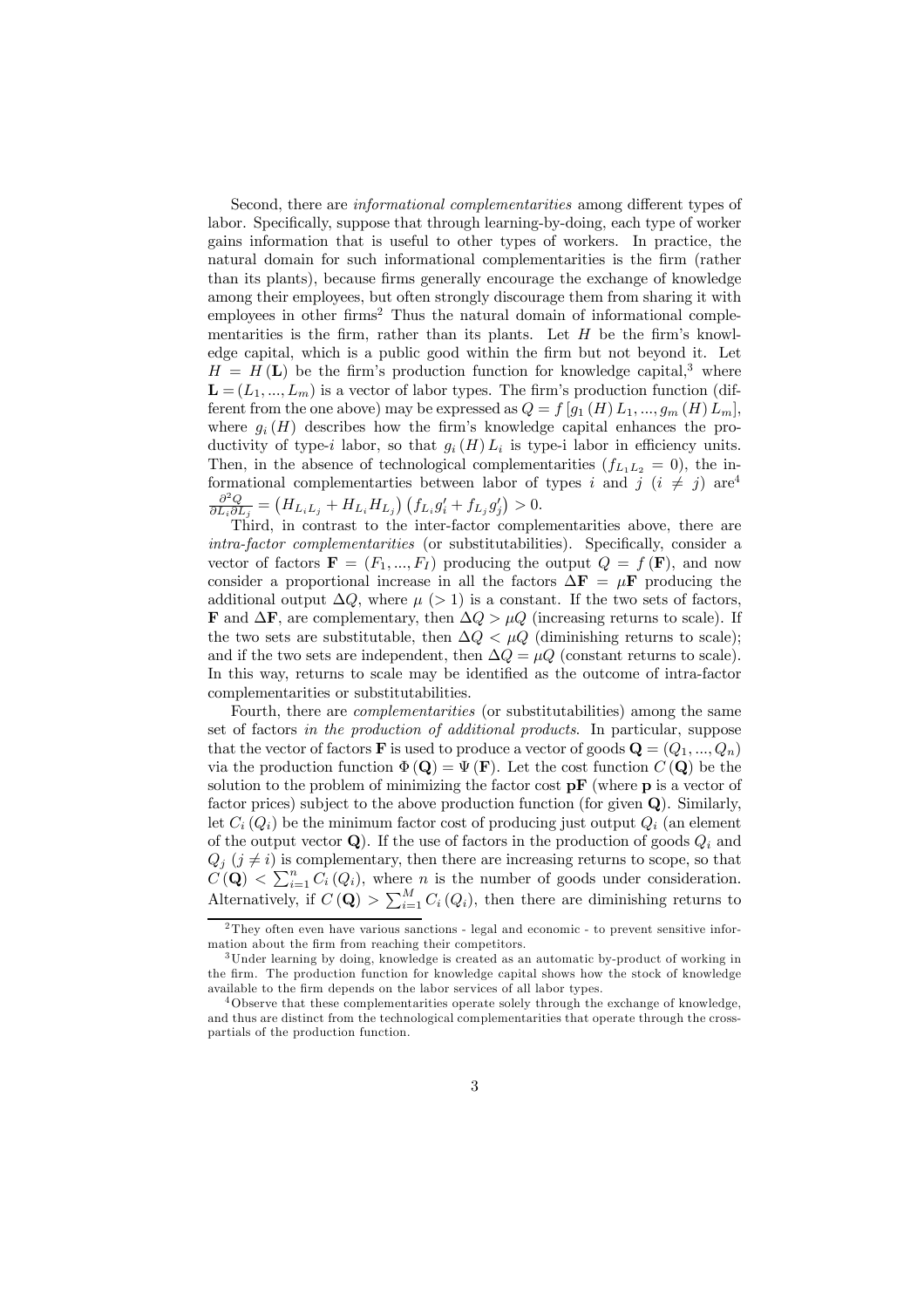scope; and if  $C(\mathbf{Q}) = \sum_{i=1}^{M} C_i(Q_i)$ , there are constant returns to scope. In this way, returns to scope may be viewed in terms of factor complementarities or substitutabilities in the production of different goods.<sup>5</sup>

We will show how the factor complementarities above interact with transactions costs in setting the boundaries of the firm. We define the firm's boundaries as an array  $(Q_1, ..., Q_n)$ , specifying the amounts of all outputs that the firm produces. The number of elements in this vector describes the firm's scope and the magnitude of all the elements describes its size. To highlight how the various factor complementarities above can affect the boundaries of the firm (rather than merely influencing plant size), we will focus on complementarities and transactions costs that are firm-wide (rather than merely plant-wide).6

It is commonly alleged that although technological phenomena - such as inter-factor complementarities, economies of scale and scope - are relevant to plant size, they are irrelevant to firm size, for two reasons. First, technological economies allegedly set no lower limit to firm size, since the underlying factors may be controled by more than one firm. Second, technological diseconomies allegedly set no upper limit to firm size, since the firm is always at liberty to split into independent subsidiaries and thus avoid such diseconomies.<sup>7</sup>

One reason for calling this conventional wisdom into question is that it is generally inefficient for more than one firm to control a common set of complementary factors. If there were multiple domains of authority to decide how such factors are to be used, the different firms would need to be engaged in an ongoing process of bargaining. Conducting these bargains would be costly and possibly vulnerable to hold-up, without countervailing benefits. For this reason, it is efficient for a single firm to have exclusive right over a given set of factors.

Moreover, firms generally cannot avoid diseconomies through the creation of subsidiaries as an alternative to market transactions among independent firms, because there is an important difference between a subsidiary and an independent firm. If the subsidiary goes bankrupt, the parent company is financially liable; whereas bankruptcy of another firm has no direct financial implications for the company in question. Thus it is legally impossible for a firm to split itself up into totally independent units. It follows that the managers of a firm have a natural responsibility, and hence interest, in the running of their subsidiaries. For these reasons, managers are unable to avoid intervening in the activities of subsidiaries, and thus firms cannot escape the standard diseconomies of scale and scope - such as those caused by bureaucratic waste, internal politiking, the scarcity of entrepreneurial talent and the associated cost of giving entrepreneurs

<sup>&</sup>lt;sup>5</sup>Returns to scope may of course also arise if factor prices change with factor use in such as way as to drive a wedge between  $C(\mathbf{Q})$  and  $\sum_{i=1}^{M} C_i(Q_i)$ .<br><sup>6</sup>For example, technological complementarities between different factors may span several

plants, as when several plants make use of a common firm facility, e.g. a storage facility, advertising, or recruitment. For analogous reasons, economies of scale and scope may cover several plants as well. Informational complementarities may also extend across plants, such as when workers in different plants share a common data base or participate in common teams. The transactions costs in our analysis will also be firm-wide.

 $7$  See, for example, Tirole  $(1989, p. 20-21)$ .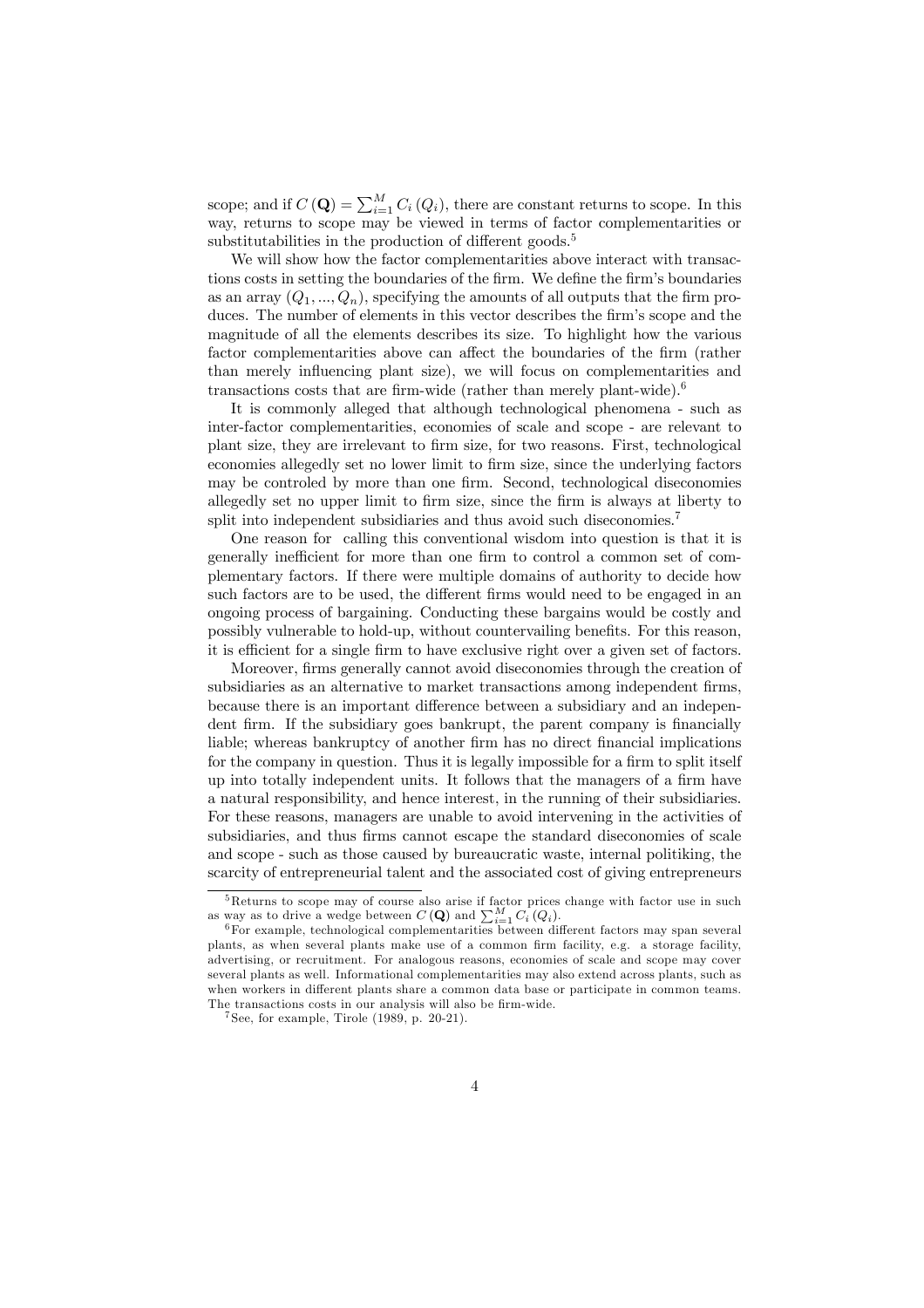additional responsibilities, and so  $\text{on}^8$  - by having subsidiaries with complete autonomy.

With this in mind, we now proceed to show how factor complementarities, in conjunction with transactions costs, affect the boundaries of the firm.

## 2 Factor Complementarities and the Boundaries of a Firm

This section presents a partial-equilibrium analysis of the firm, examining the firm in isolation from other firms. (General equilibrium is covered in the next section.) We consider the different types of factor complementarities in turn.

#### 2.1 Economies of Scale

In the presence of economies of scale for firms (such as economies of marketing and product design, or those related to customer good will for a firm), there is a tradeoff: while increasing the size of the firm enables it to exploit these economies, it also generates additional transactions costs. To focus on firm-wide economies, we consider a firm that produces a homogeneous good  $(Q)$  through x identical plants, each of which may be viewed as a bundle of factors  $(F)^9$ . The firm 's economies of scale across plants be represented by the following production function

$$
q = Ax^{1+\alpha} \tag{1}
$$

where A and  $\alpha$  are positive constants, measuring the magnitude of the scale economies.

Let each plant have a fixed operating cost of  $\kappa$  per period of analysis. The firm's transactions costs are specified in a simple, stylized way, to capture the usual picture of transactions costs increasing with the size of the firm.<sup>10</sup> In particular, we assume that the firm's transactions costs (viz., the sum of the internal and external transactions costs) are given by

$$
z = Bx^{1+\beta} \tag{2}
$$

where  $B$  and  $\beta$  are positive constants, so that the transactions costs rise at an increasing rate with the number of plants. This general representation is convenient and appropriate for our purposes because our analysis is concerned only with transactions costs insofar as they are affected by the number of plants

<sup>8</sup>Further limits to the boundaries of the firm are given by sources of firms' finance. To achieve portfolio diversification, lenders commonly prefer lending to a number of independent firms rather than to a single firm with an equivalent number of subsidiaries.

 $9$ Then the size of the firm can be measured by the number of its plants.

 $10$ These are the sum of the internal transactions costs (arising within the firm) and external transactions costs (arising from the firm's market transactions with other firms). Although in practice this sum is not always monotonically increasing in the size of the firm, the firm in our model has an incentive to expand until it reaches the range in which further increases in firm size to lead to increases in the sum of the transactions costs.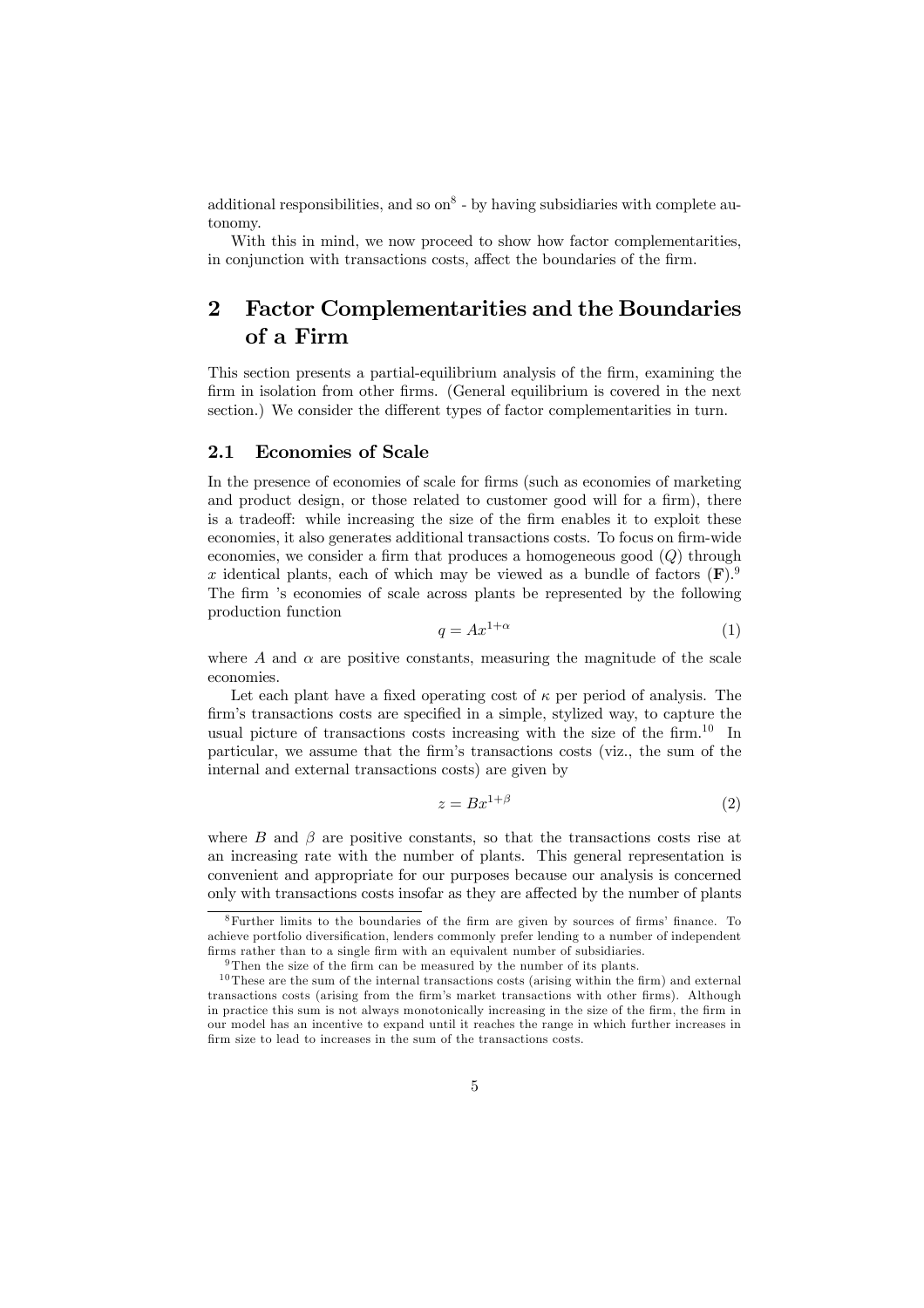(or scale of factor use). We may interpret our transactions cost function as showing how a rise in the number of plants increases search costs for factor inputs and customers, communication costs among employees, or the cost of hold-up and principal-agent problems within the firm.

In this context, we can analyze the degree of horizontal integration. The firm maximizes its profit  $\pi = Ax^{1+\alpha} - \kappa x - Bx^{1+\beta}$  with respect to the number of plants x. The first-order condition for the optimal number of plants (or scale of factor use) is

$$
\frac{\partial \pi}{\partial x} = A (1 + \alpha) x^{\alpha} - \kappa - B (1 + \beta) x^{\beta} = 0
$$
 (3)

This condition implies that the magnitude of the scale economies has a positive effect on the size of the firm: $11$ 

$$
\frac{\partial x}{\partial A}, \frac{\partial x}{\partial \alpha} > 0.
$$
\n<sup>(4)</sup>

It is straightforward to extend this analysis to cover a firm's degree of vertical integration. Specifically, suppose that the final output is produced by means of a chain of intermediate goods. For simplicity, consider the following vertical production chain:

$$
q(1) = Ax^{1+\alpha(0)}
$$
  
\n
$$
q(2) = q(1)^{1+\alpha(1)}
$$
  
\n
$$
q(3) = q(2)^{1+\alpha(2)}
$$
  
\n...  
\n
$$
q(S) = q(S-1)^{1+\alpha(S-1)}
$$

In the first stage of production, the intermediate good  $q(1)$  is produced by means of the factor bundles  $x$  (which were interpreted as plants in the previous model). In the next stage, the intermediate good  $q(2)$  is produced by means of the intermediate good  $q(1)$ ; and so on. At each production stage, the economies of scale are given by the parameter  $\alpha(i)$ ,  $i = 0, ..., S$ , where S is the number of productive stages integrated (vertically) in the firm. Thus the firm's production function may be expressed as

$$
q(S) = x^{\gamma(S)} \tag{5}
$$

where  $\gamma(S) = \prod_{i=1}^{S-1} (1 + \alpha(i)).$ 

Furthermore, let the firm's transactions  $\cos^{-1}$  be given by

$$
z = B(0) x^{1+\beta(0)} + \sum_{i=2}^{S} B(1) q(i)^{1+\beta(i)}
$$
(6)

<sup>11</sup>By the implicit function theorem,  $\frac{\partial(\frac{\partial \pi}{\partial x})}{\partial A} = -\frac{\partial \frac{\partial \pi}{\partial x}}{\partial \frac{\partial \pi}{\partial x}}/\partial x$ ;  $\partial \frac{\partial \pi}{\partial x}/\partial x < 0$  by the second-order condition, and  $\frac{\partial \pi}{\partial x} / \partial A > 0$ .

 $12$  These transactions costs are specified along the same lines as in (2).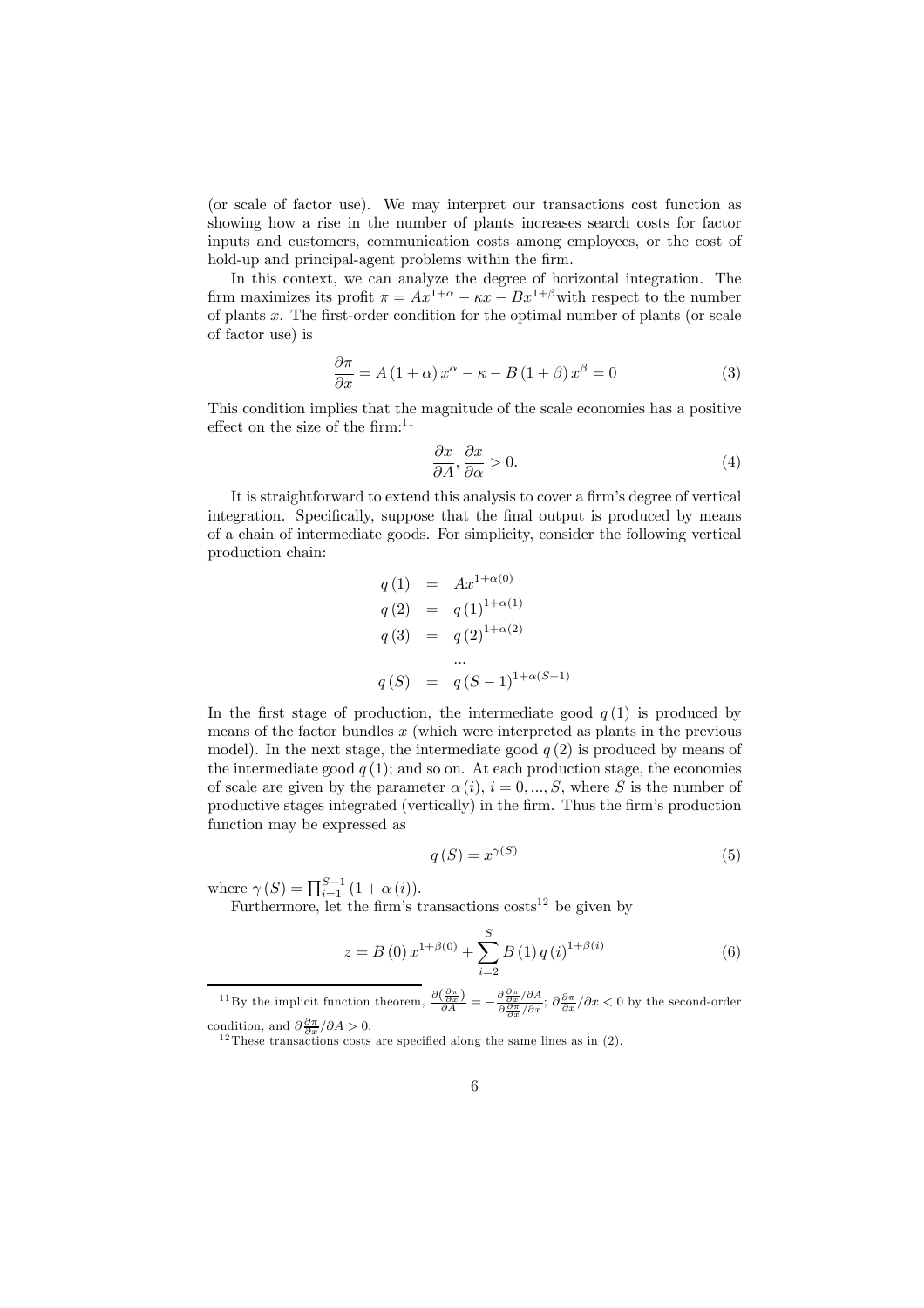The firm's profit now is

$$
\pi = q(S) - \kappa x - z
$$
  
=  $x^{\gamma(S)} - \kappa x - B(0) x^{1+\beta(0)} + \sum_{i=2}^{S} B(1) x^{\prod_{j=1}^{i-1} (1+\alpha(j))(1+\beta(i))}$ 

to be maximized with respect to  $x$ . In this context, it is easy to show that a sufficiently large increase in returns to scale  $\alpha(j)$  leads to an increase in the profit-maximizing number of production stages  $S^*$ . Thus the firm's degree of vertical integration is affected positively by its economies of scale across production stages.

#### 2.2 Economies of Scope

To analyze economies of scope (the degree of horizontal integration), let the potential goods that the firm could produce lie on a unit circle, where the distance between two points on this circle is inversely related to their economies of scope. Moreover, the larger the number of goods the firm produces, the greater are its internal transactions costs. Thus the firm faces a tradeoff between economies of scope and transactions costs. The firm's problem is to find the profit-maximizing length of its product segment on the circle of potential products.

For simplicity, let the revenue from good i be  $R(Q_i)$ , where  $i = 1, ..., N$ ,  $R_{Q_i}(Q_i) > 0$ , and  $R_{Q_iQ_i}(Q_i) < 0$ . Let the production cost be  $vNQ_i - b\xi(N)$ , where v and b are positive constants and  $b\xi(N)$  specifies the economies of scope, with  $\xi_N, \xi_{NN} > 0$ , so that there are positive economies of scope. The constant b measures the magnitude of these economies of scope. Let the firm's transactions costs associated with the production of each good be  $z^p(Q_i)$  and its transactions costs associated with the coordination of the production of different goods be  $z^{c}(N)$ . Note that, for simplicity, the revenues and costs are symmetric across products. Thus the profit-maximizing amounts of different outputs will be equal:  $Q_i^* = Q^*$ .

Then the firm's profit is  $\pi = NR(Q) - vNQ + b\xi(N) - Nz^p(Q) - z^c(N)$ . The first-order condition for each output is

$$
R_{Q_i}(Q_i) - v - z_{Q_i}^p(Q_i) = 0
$$
\n(7)

which determines the profit-maximizing level of each output. The first-order condition with respect to the number of products is

$$
R(Q^*) - vQ^* + b\xi_N(N) - z^p(Q) - z^c_N(N) = 0
$$
\n(8)

From this condition, it is evident that the greater are the economies of scope  $(b)$ , the greater the number of goods  $(N)$  that the firm produces (i.e. the greater the degree of horizontal integration), and hence the larger the firm:

$$
\frac{\partial N}{\partial b} > 0 \tag{9}
$$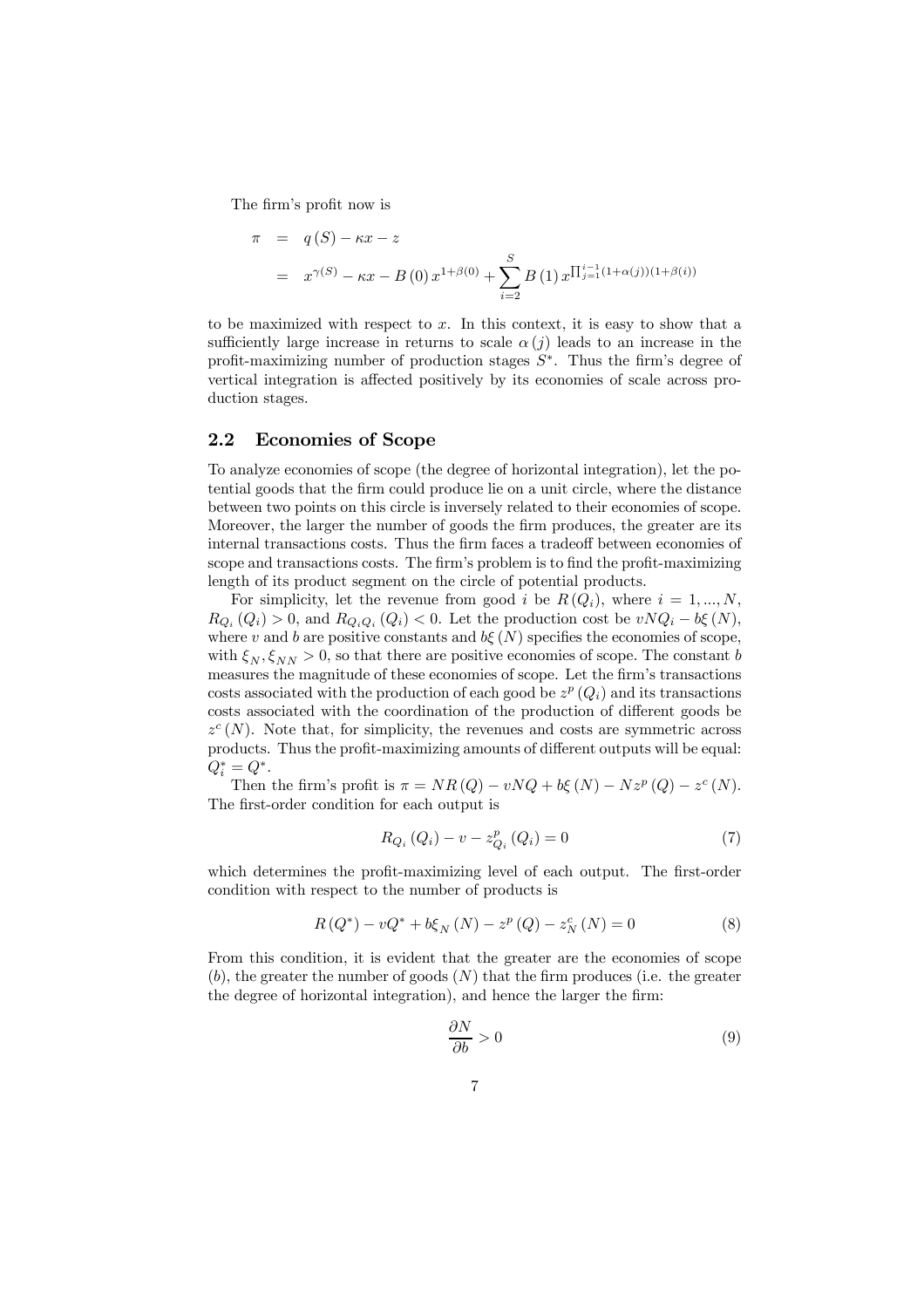Note that this result is the outcome of the interaction between economies of scope and transactions costs. In the absence of internal transactions costs, the number of goods per firm and the amount of each good produced would be indeterminate. It is only on account of the internal transactions costs that economies of scope directly affect the boundaries of the firm.

#### 2.3 Inter-Factor Complementarities

Since the role of technological inter-factor complementarities in determining the firm's boundaries may be analyzed along similar lines to the role of economies of scale (above), we focus on informational complementarities here. As employees gain information about their customers, their suppliers, and so on, this new information is added to the firm's stock of knowledge capital. Through this knowledge capital, employees within a firm become complements, even if they do not work within the same plant. The information gained by one employee is communicated and becomes useful in enhancing the productivity of other employees. We present a simple model in which the firm faces a tradeoff between these complementarities and the transactions costs considered above. This model is not meant to be comprehensive or general; it just provides an illustration of how inter-factor complementarities can affect the boundaries of the firm.

Consider a firm that comprises N plants.<sup>13</sup> Plant  $i$  ( $i = 1, ..., N$ ) employs  $L_i$ workers. Workers accumulate knowledge through learning-by-doing; however, unlike the conventional learning-by doing models, the resulting knowledge is useful not just to the employee who acquired it, but to other employees as well.<sup>14</sup> Let the production of knowledge capital be given by  $H = (aL)^{\alpha}$ , where  $L = \sum_{i=1}^{N} L_i$ , and a and  $\alpha$  are positive constants,  $0 < \alpha < 1$ . Moreover, let the output of plant i be  $Q = (aL)^{\alpha} L_i$ . In short, the average productivity of the employees in each plant depends on the knowledge gained by all employees in the firm, which in turn depends on the total employment of the firm.<sup>15</sup> The constant a measures the degree of informational complementarity among the employees.

Let the transactions costs associated with the employees in plant i be  $\frac{1}{1+\eta_i}L_i^{1+\eta_i}$ ,  $\eta_{\iota} > 0$  (a constant), and let those transactions costs arising from the coordination of the various plants be  $\frac{1}{1+\eta_{\chi}}N^{1+\eta_{\chi}}, \eta_{\chi} > 0$  (a constant). Let wages be determined through bargaining in which workers capture a fraction  $\mu$  of the available rent. Then the firm's profit may be expressed as  $\pi$  =

<sup>&</sup>lt;sup>13</sup>It makes no substantive difference whether these plants produce the same product or differentiated products.

<sup>&</sup>lt;sup>14</sup>The mechanisms are analogous to those covered in some endogenous growth models.

 $15$  For simplicity, our model is static. For this purpose, we make the implicit assumption that knowledge depreciates 100 percent in moving from one period of analysis to the next. In general, of course, knowledge depreciates more slowly and thus a worker's productivity comes to depend on the stock of knowledge accumulated through all the work done in the firm over the present and past. It is straightforward to extend our model accordingly and generate analogous qualitative results in the steady state.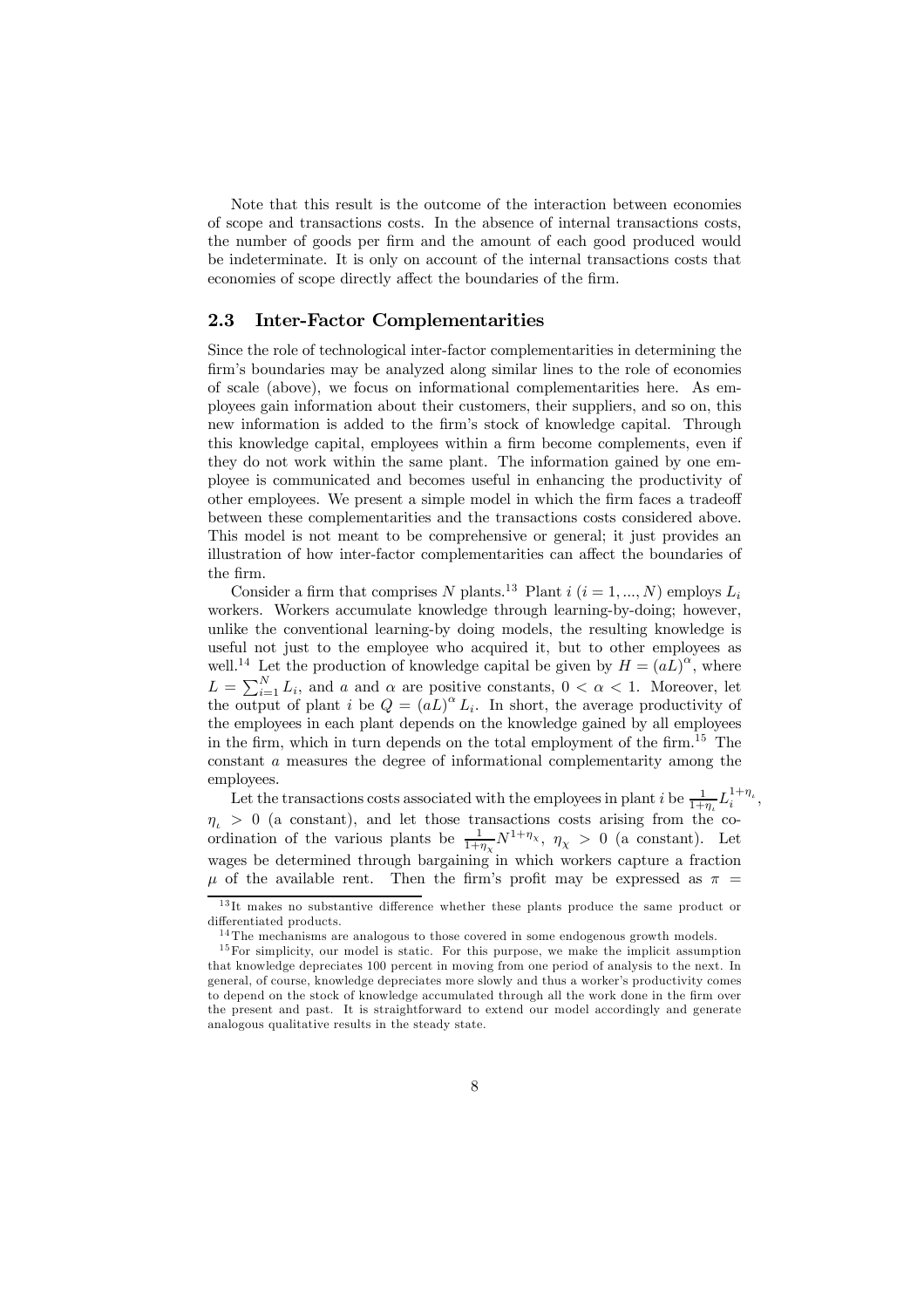$(1-\mu)\sum_{i=1}^{N}g(aL) L_i - \sum_{i=1}^{N}\frac{1}{1+\eta_i}L_i^{1+\eta_i} - \frac{1}{1+\eta_{\chi}}N^{1+\eta_{\chi}}$ . The first-order conditions are  $(\partial \pi / \partial L_i) = 0$  and  $(\partial \pi / \partial N) = 0$ , which can be shown to imply:

$$
(1 - \mu) a^{\alpha} \frac{1 + \alpha}{\alpha} N^{\eta_{\iota}} = L^{\eta_{\iota} - \alpha}
$$

$$
\frac{1 - \mu}{\alpha} a^{\alpha} L = N^{\eta_{\chi} + 1}
$$

respectively. Solving these equations simultaneously, we obtain the profit-maximizing number of plants and the profit-maximizing employment level (over all the firm's plants):

$$
N^* = \left( a \frac{1-\mu}{\alpha} \right)^{\frac{\eta_t - \alpha + 1}{\eta_\chi \eta_t + \alpha(\eta_\chi - 1)}} \left( 1 + \alpha \right)^{\frac{1}{\eta_\chi \eta_t + \alpha(\eta_\chi - 1)}} \tag{10}
$$

$$
L^* = \frac{\alpha}{1-\mu} a^{-\alpha \frac{\eta_\chi(\eta_t + \alpha) - (1-\eta_t)}{\eta_\chi \eta_t + \alpha(\eta_\chi - 1)}}
$$
(11)

Since  $\eta_{\iota} - \alpha + 1 > 0$ ,  $\eta_{\chi} - 1$ , and  $\eta_{\chi}(\eta_{\iota} + \alpha) - (1 - \eta_{\iota}) > 0$ , we find that an increase in the complementarity among workers (a rise in  $a$ ) leads the firm to increase the number of plants and employees per plant:

$$
\frac{\partial N}{da} > 0, \quad \frac{\partial L}{da} > 0 \tag{12}
$$

#### 3 General Equilibrium

Thus far we have considered the boundaries of an individual firm independently from the boundaries of other firms. We now extend our analysis by putting the behavior of firms into a general equilibrium context, enabling us to investigate the determination of market structure. In a simple analytical framework, we derive simultaneously the number of firms and the size of each firm, and show that these two variables are naturally interdependent.

Our analysis points to a broad vision of firms as institutions designed to exploit factor complementarities. We will show that the greater are these complementarities, relative to the firms' internal transactions costs, the greater will be the size of firms in the general equilibrium and the smaller will be the equilibrium number of firms.16

To express this vision, let us think of factors positioned in a production space in accordance with their complementarities: the shorter the distance between two factors in this space, the greater the complementarity between them. Our analysis will indicate that firms position themselves in this production space so as to maximize the profit opportunities from the factor complementarities. In this way, factor complementarities are shown to influence both the boundaries of each firm and the number of firms.

 $16$ The partial equilibrium analysis above of course does not deal with the equilibrium number of firms at all.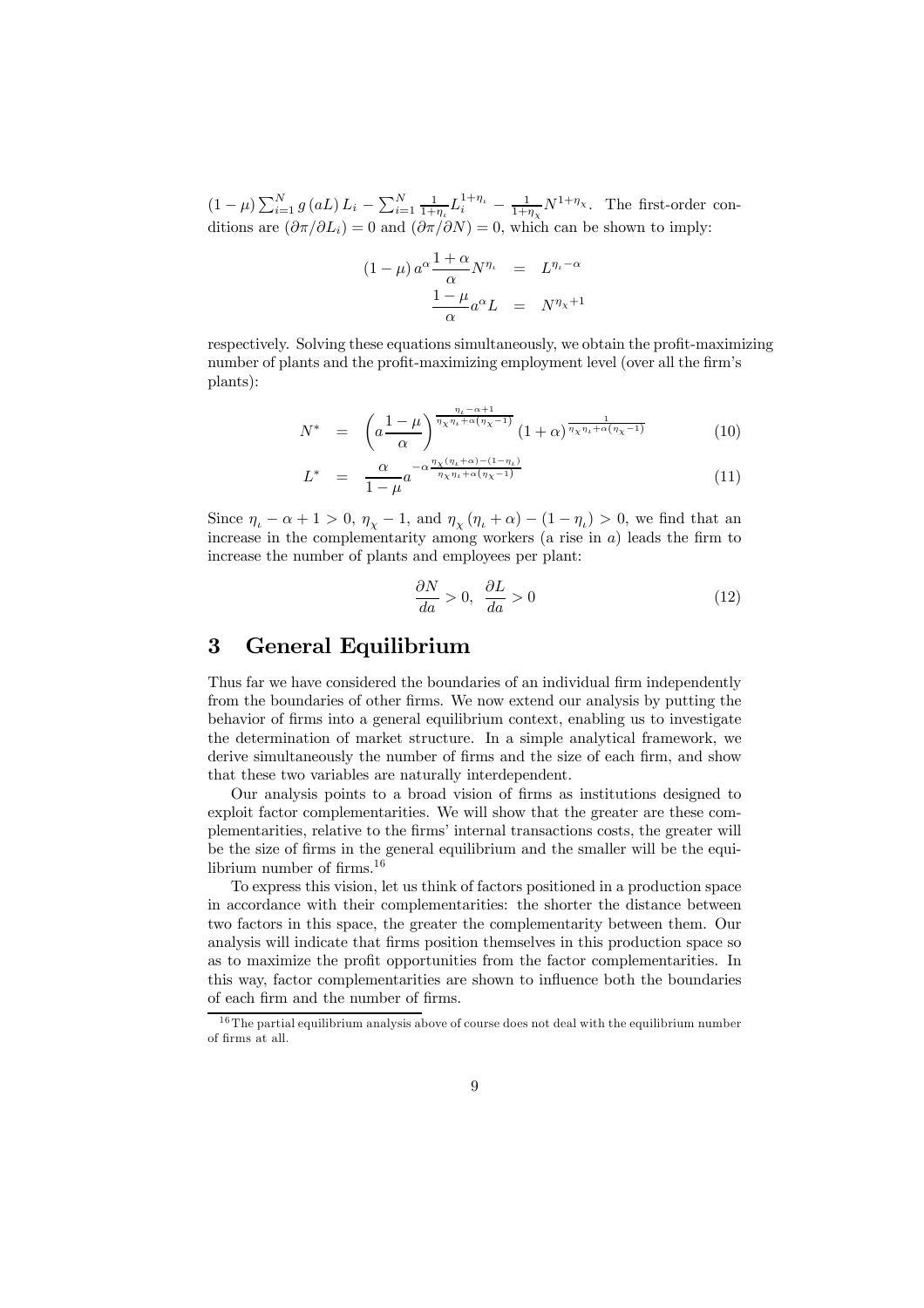How such a general equilibrium system is modeled depends on the types of factor complementarity under consideration. For brevity, we will consider only the first type of complementarity above, namely, that which gives rise to returns to scale. In particular, suppose that homogeneous bundles of factors are distributed uniformly around a unit circle, where the circumference of the circle (unity) represents the aggregate factor supply. Different firms occupy different segments of the factor circle.

Figure 1, for example, illustrates an economy containing three firms. The segment occupied by a single firm (indexed by  $f = 1, 2, 3$ ), consists of two parts, a factor bundle  $x(f)$  that is used in production (the production segment) and a factor bundle  $z(f)$  that covers the firm's internal transactions (the transactions segment). The sum of the two factor bundles comprises the total factor use of the firm and thereby provides a measure of the size of the firm.



Fig. 1: Equilibrium Boundaries of Firms

As in the previous section, the firm faces a tradeoff between returns to scale and internal transactions costs. The returns to scale of firm  $f$  are given by the production function

$$
q(f) = Ax(f)^{1+\alpha} \tag{13}
$$

where the output  $q(f)$  is assumed to be a nondurable consumption good, and A and  $\alpha$  are positive constants. For simplicity, let us now interpret  $x(f)$  as firm f's employment level (rather than as a factor bundle, as above). The firm's internal transactions costs (measured as real factor costs) are given by

$$
z(f) = Bx(f)^{1+\beta} \tag{14}
$$

where  $B$  and  $\beta$  are positive constants. Note that all firms are assumed to face symmetric production and transactions technologies, and thus symmetric revenues and costs. The total length of the segment that firm f occupies on the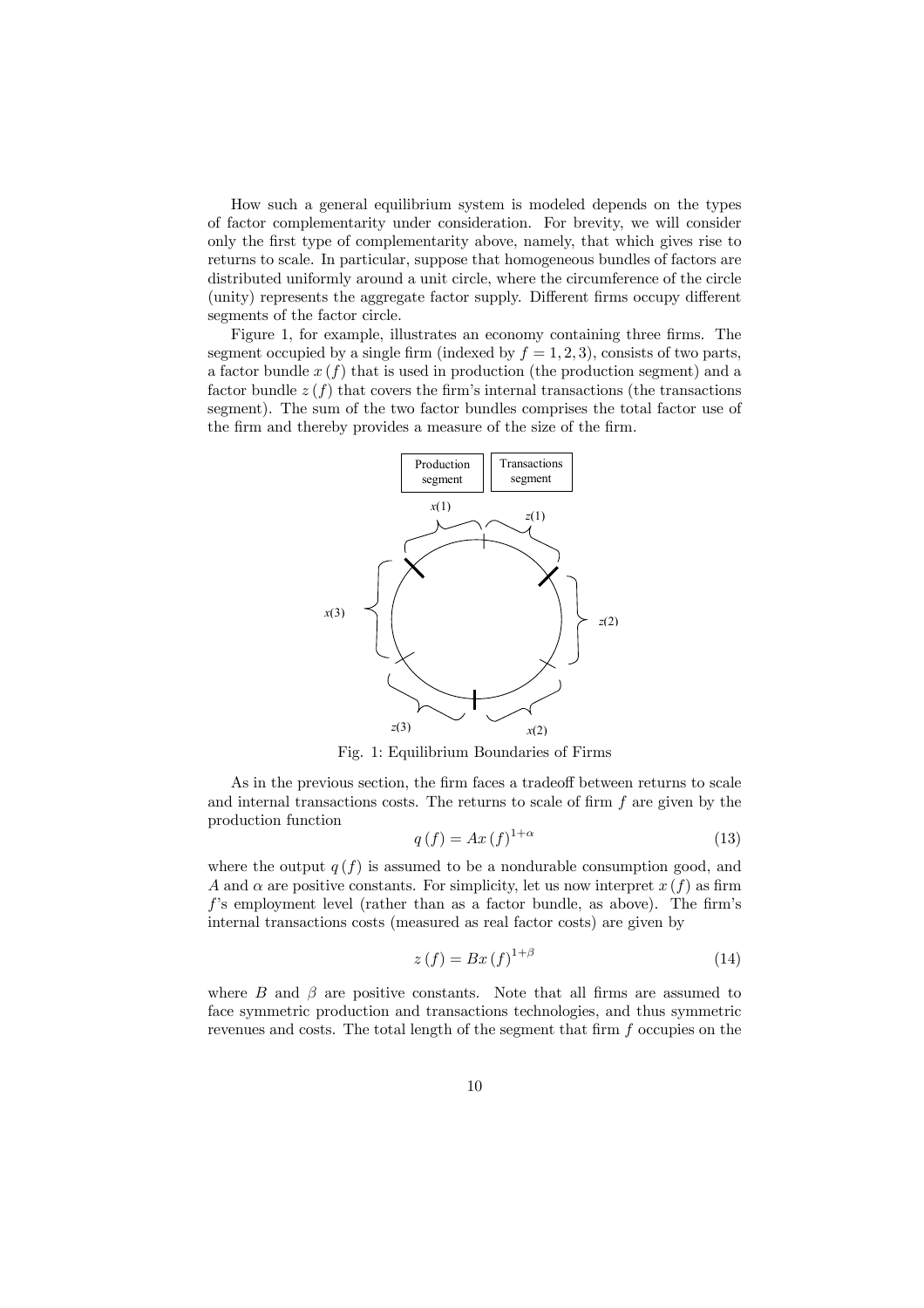unit circle is  $x(f) + z(f)$ . The number of firms in the economy is  $M<sup>F</sup>$ , so that  $f = 1, ..., M^F$ .

Suppose that the economy contains a fixed number  $M<sup>H</sup>$  of identical households. For simplicity, let household h  $(h = 1, ..., M^H)$  have the following utility function:

$$
U(h) = q(h)^{\sigma} - e[x(h) + z(h)]
$$
\n(15)

where  $q(h)$  is the household's consumption,  $q$  (a positive constant) is the elasticity of utility with respect to consumption,  $x(h)$  is the hours of work supplied by household  $h$ , and  $e$  is a positive constant.

Let  $X$  be the aggregate amount of factors devoted to production and  $Z$  be the aggregate amount of factors devoted to internal transactions. In equilibrium, the aggregate factor supplies (by the households) is equal to the aggregate factor demands (by the firms), in both production and internal transactions activities:

$$
X = \sum_{h=1}^{M^H} x(h) = \sum_{f=1}^{M^F} x(f)
$$
 (16)

$$
Z = \sum_{h=1}^{M^H} z(h) = \sum_{f=1}^{M^F} z(f)
$$
 (17)

By symmetry,

$$
M^H x(h) = M^F x(f) \tag{18}
$$

$$
M^H z(h) = M^F z(f) \tag{19}
$$

In the general equilibrium, firms position themselves around the factor circle so as to exploit the available gains from trade. For simplicity, we assume that externalities, imperfect competition and distributional issues are absent. (In particular, imperfect competition is absent in our analysis despite economies of scale in production, because at the margin these economies are dominated by diseconomies in transactions activities.) Consequently the general equilibrium coincides with the social optimum. This implies that each firm expands until the marginal utility from producing more output is exactly equal to the marginal disutility from using factors to cover the costs of its internal transactions.

The general equilibrium number of firms  $(M^{F*})$  and the general equilibrium size of each firm (measured by  $x^*(f) + z^*(f)$ ) is such that there are no further profit opportunities to be exploited. Profit opportunities arise when it is possible to change the number of firms (and thus, for given factor supplies, change the size of each firm) so as to make the households better off. To find the equilibrium values  $M^{F*}$ ,  $X^*$ , and  $Z^*$ , we maximize the social welfare function:

$$
\sum_{h=1}^{M^{H}} \left( q\left( h\right)^{\sigma}-e\left[ x\left( h\right) +z\left( h\right) \right] \right) \tag{20}
$$

subject to the production function (13), the transactions function (14), and the factor constraints  $(16)$  -  $(19)$ .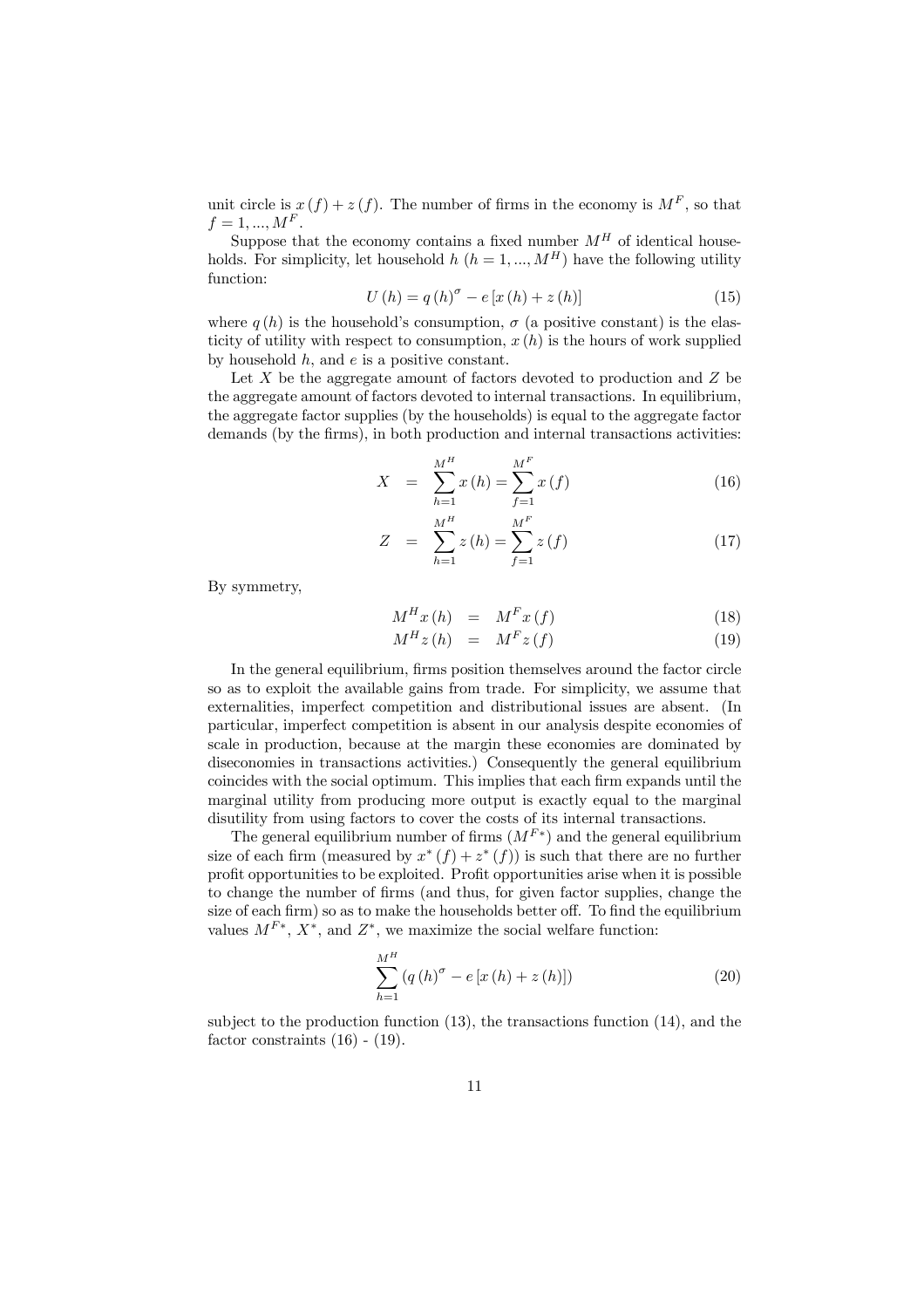The social welfare function (20) may be rewritten as  $\left(\frac{Q}{M^H}\right)$  $\int_{0}^{\sigma} -e$ , where Q is aggregate output.<sup>17</sup> The firm f's production function (13) may be expressed as an aggregate production function:  $Q = M^F A \left(\frac{1}{F}X\right)^{1+\alpha}$ . Similarly, using (18) and (19), firm  $f$ 's transaction function (14) may be expressed as an aggregate transactions function:  $(1 - X) = M^F B \left(\frac{X}{M^F}\right)^{1+\beta}$ .

Thus, the market equilibrium may be derived as the solution to the following problem:

$$
Maximize \left( M^F A \left( \frac{1}{M^F} X \right)^{1+\alpha} \right)^{\sigma}
$$
 (21)

subject to

$$
(1 - X) = MF B \left(\frac{X}{MF}\right)^{1 + \beta}
$$

The solution is

$$
M^{F*} = \frac{1}{\theta \left(1 + B\theta^{\beta}\right)}\tag{22}
$$

$$
X^* = \frac{1}{1 + B\theta^\beta} \tag{23}
$$

where

$$
\theta = \left(\frac{\alpha}{\beta\left(\beta\left(1+\alpha\right)-\alpha\left(1+\beta\right)\right)}\right)^{\frac{1}{\beta}}\tag{24}
$$

From these equations it is clear that

$$
\frac{\partial M^{F*}}{\partial \alpha}, \frac{\partial X^*}{\partial \alpha} < 0, \text{ and } \frac{\partial Z^*}{\partial \alpha} > 0
$$

Furthermore, in equilibrium,  $x(f) = \frac{X^*}{M^{F*}} = \theta$ , and since  $\frac{\partial \theta}{\partial \alpha} > 0$ , we infer that

$$
\frac{\partial x^*(f)}{\partial \alpha}, \frac{\partial z^*(f)}{\partial \alpha} > 0
$$

In words, the greater are the economies of scale in production (the greater is α):

- the smaller will be the equilibrium number of firms  $(F^*),$
- the greater will be the size of each firm  $(x^*(f) + z^*(f))$ ,
- the smaller will be the aggregate amount of factors devoted to production  $(X^*)$ ,<sup>18</sup> and
- the larger will be the aggregate amount of factors devoted to internal transactions  $(Z^*)$ .

<sup>17</sup>Recall that  $\sum_{h=1}^{H} (x(h) + z(h)) = 1$ .

 $^{18}$ Intuitively, the firm takes advantage of greater scale economies by economizing on its use of factors in production, while utilizing more factors for internal transactions.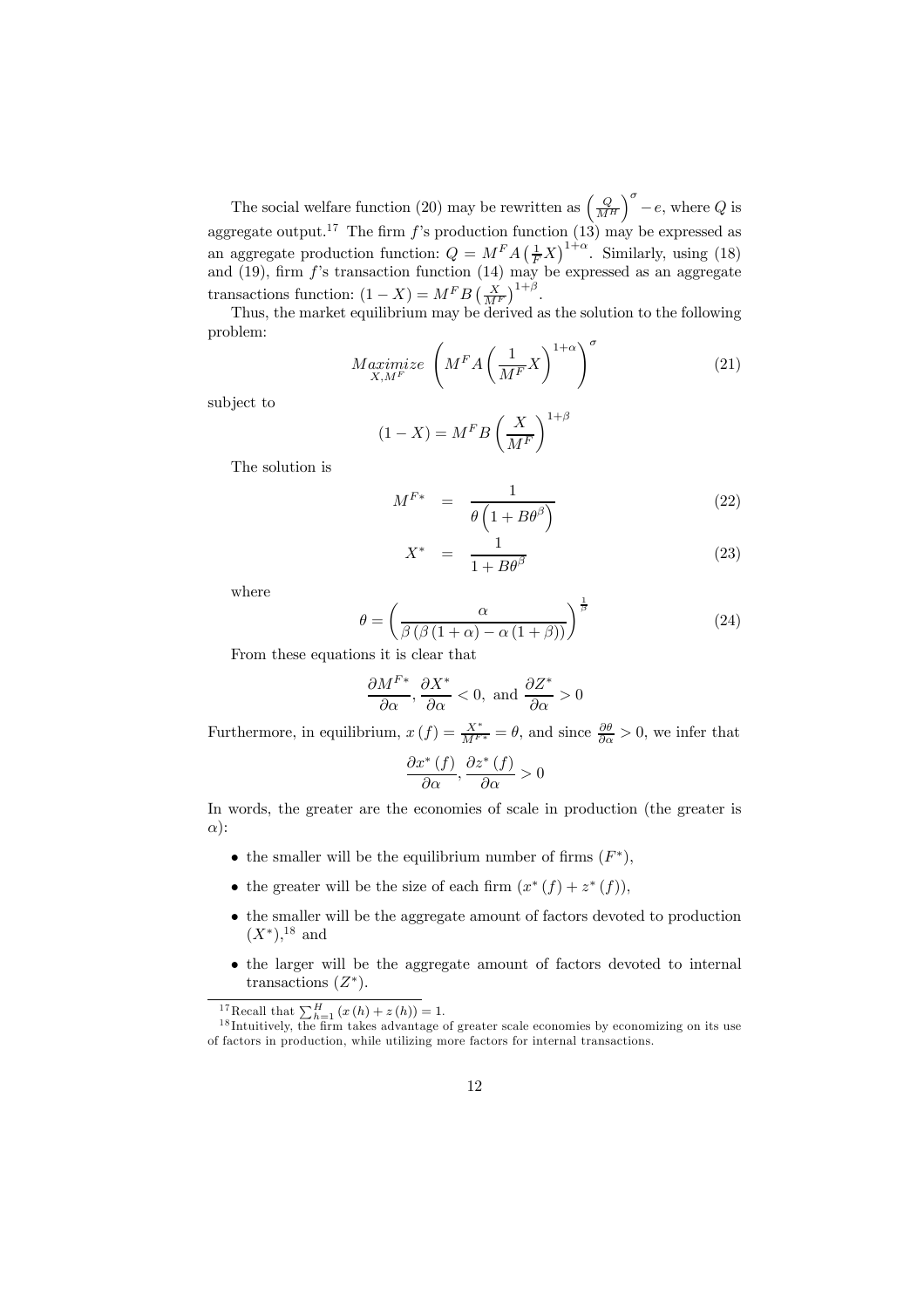# 4 Conclusion

This paper has provided an account of the firm as a pool of factor complementarities. Through a sequence of models we have shown how factor complementarities, together with the standard transactions costs, can determine the boundaries of the firm. Identifying factor complementarities as a unifying concept, our analysis is an attempt to integrate recent theories of the firm (that emphasize communication and coordination costs, principal-agent problems, and hold-up) with the literature on economies of scale and scope for individual production plants.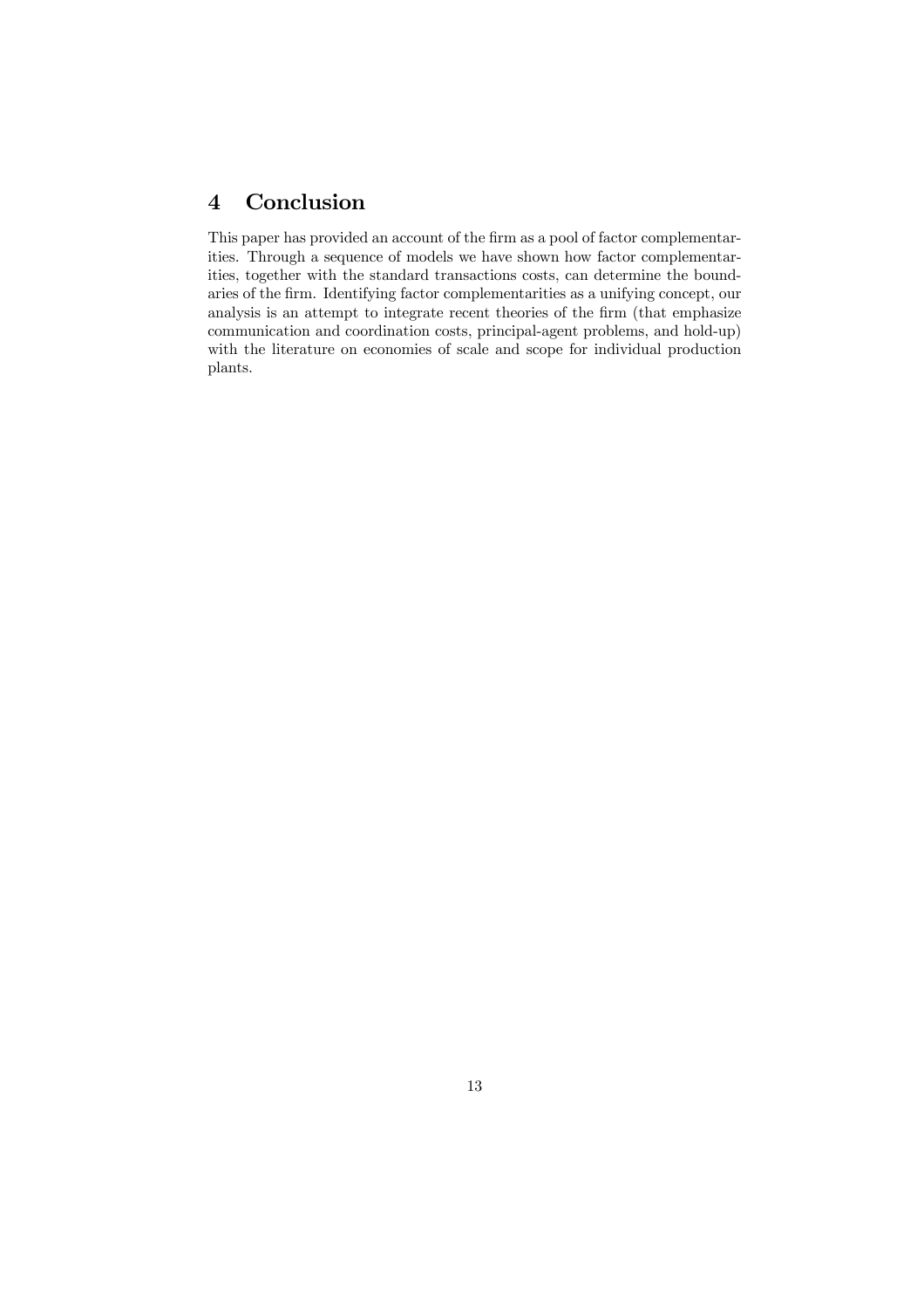#### References

- [1] Alchian, Alchian, and Harold Demsetz (1972), "Production, Information Costs, and Economic Organization," American Economic Review, Dec, 62(5), 777-95.
- [2] Baumol, W., J. Panzer and R. Willig (1982), Contestable Markets and the Theory of Industry Structure, New York: Harcourt Brace Jovanovich.
- [3] Bolton, Patrick, and Mathias Dewatripont (1994), "The Firm as a Communication Network," Quarterly Journal of Economics, 109(4), 809-839.
- [4] Coase, Ronald (1937), "The Nature of the Firm," *Economica*, Nov., 4(4), 386-405.
- [5] Grossman, Sanford and Oliver Hart (1986), "The Costs and Benefits of Ownership: A Theory of Vertical and Lateral Integration," Journal of Political Economy, August, 94(4), 691-719.
- [6] Grout, Paul (1984), "Investment and Wages in the Absence of Binding Contracts: A Nash Bargaining Approach," Econometrica, 52, 449-60.
- [7] Holmstrom, Bengt (1982), "Moral Hazard in Teams," Bell Journal of Economics, Autumn, 13(2), 324-40.
- [8] Klein, Benjamin, Robert Crawford and Armen Alchian (1978), "Vertical Integration, Appropriable Rents, and the Competitive Contracting Process," Journal of Law and Economics, 21, 297-326.
- [9] Lindbeck, Assar, and Dennis J. Snower (1996), "Reorganization of Firms and Labor Market Inequality", |American Economic Review, 86(2), 315- 321.
- [10] Lindbeck, Assar, and Dennis J. Snower, (2000), "Multi-task Learning and the Reorganization of Work", Journal of Labor Economics, 18 (3), 353-376.
- [11] Robinson, E. (1958), The Sturcture of Competitive Industry, revised edition, University of Chicago Press.
- [12] Tirole, Jean (1989), The Theory of Industrial Organization, MIT Press.
- [13] Viner, Jacob (1932), "Cost Curves and Supply Curves," Zeitschrift fur Nationalokonomie, 3, 23-46.
- [14] Williamson, Oliver (1975), Markets and Hierarchies: Analysis and Antitrust Implications, New York: Free Press.